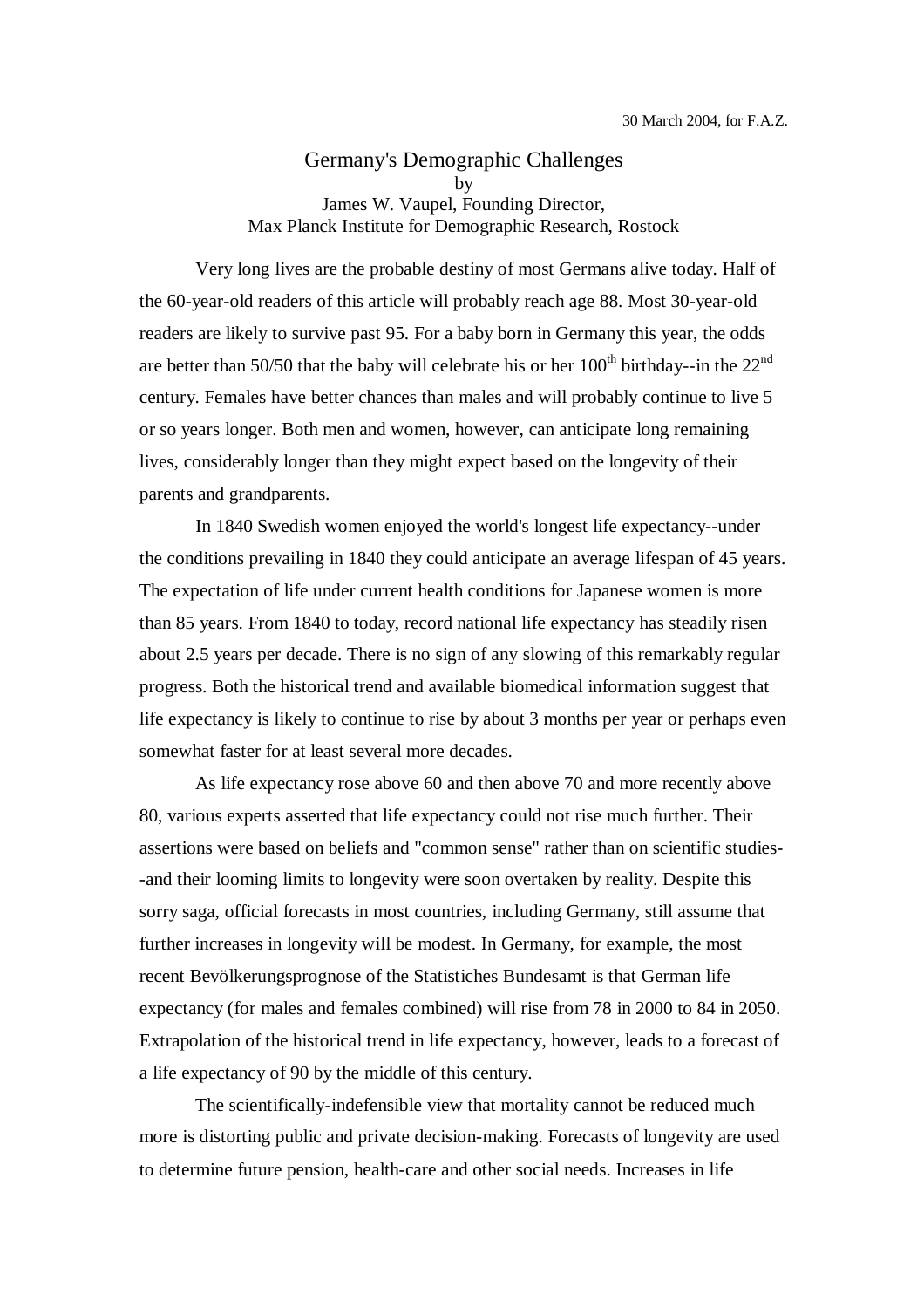expectancy of a few years can produce large changes in the numbers of the old and very old, substantially augmenting these needs. The officials responsible for making projections, in Germany and most other countries, have recalcitrantly assumed that life expectancy will increase slowly and not much further. The official forecasts distort people's decisions about how much to save and when to retire. They give politicians license to postpone painful adjustments to social-security and medical-care systems.

Although there is growing recognition in Germany that adjustments are needed, few people appreciate the magnitude of the required reforms. Longer life is not a problem: it is a crowning achievement of modern civilization. Longer life will, however, require radical changes in retirement policies and social programs. And longer life will require individuals to re-think how they would like to spend their lives.

As Jonathan Swift remarked, everyone wants to live long but no one wants to be old. We desire healthy longevity. Although the evidence is mixed, it appears that the span of healthy life is rising together with the rise in the total length of life. This is good news not only for all of us aging individuals, but also for the budgets of health care systems.

Further good news comes from studies that indicate that even very old people's health can be improved by exercise, better nutrition, better living conditions, and various kinds of medical interventions. This is well illustrated by the health consequences of German unification. After 1990, mortality in the East declined rapidly toward prevailing levels in the West, especially among the elderly. Even octogenarians and nonagenarians were able to substantially benefit from the medical, social and economic improvements in the East.

Few Germans have thought carefully about what it means for themselves that they will probably live a very long time and for most of that time they probably will be in acceptably good health. To illustrate some possibilities, consider the case of a woman, 20 or so years old, who is starting studies at a university.

This woman will probably live to celebrate her  $100<sup>th</sup>$  birthday. To keep herself amused during the next 80 or more years of her life, she probably should cultivate her appreciation of music, art, literature and the theatre. To be able to understand the changing world of the evolving  $21<sup>st</sup>$  century, she probably should strive to get a broad education that will enable her to keep learning as she grows older. She might want to spend three years getting a Bachelors degree, spend some time working, and then come back to a university for further studies, perhaps for a Masters degree, perhaps in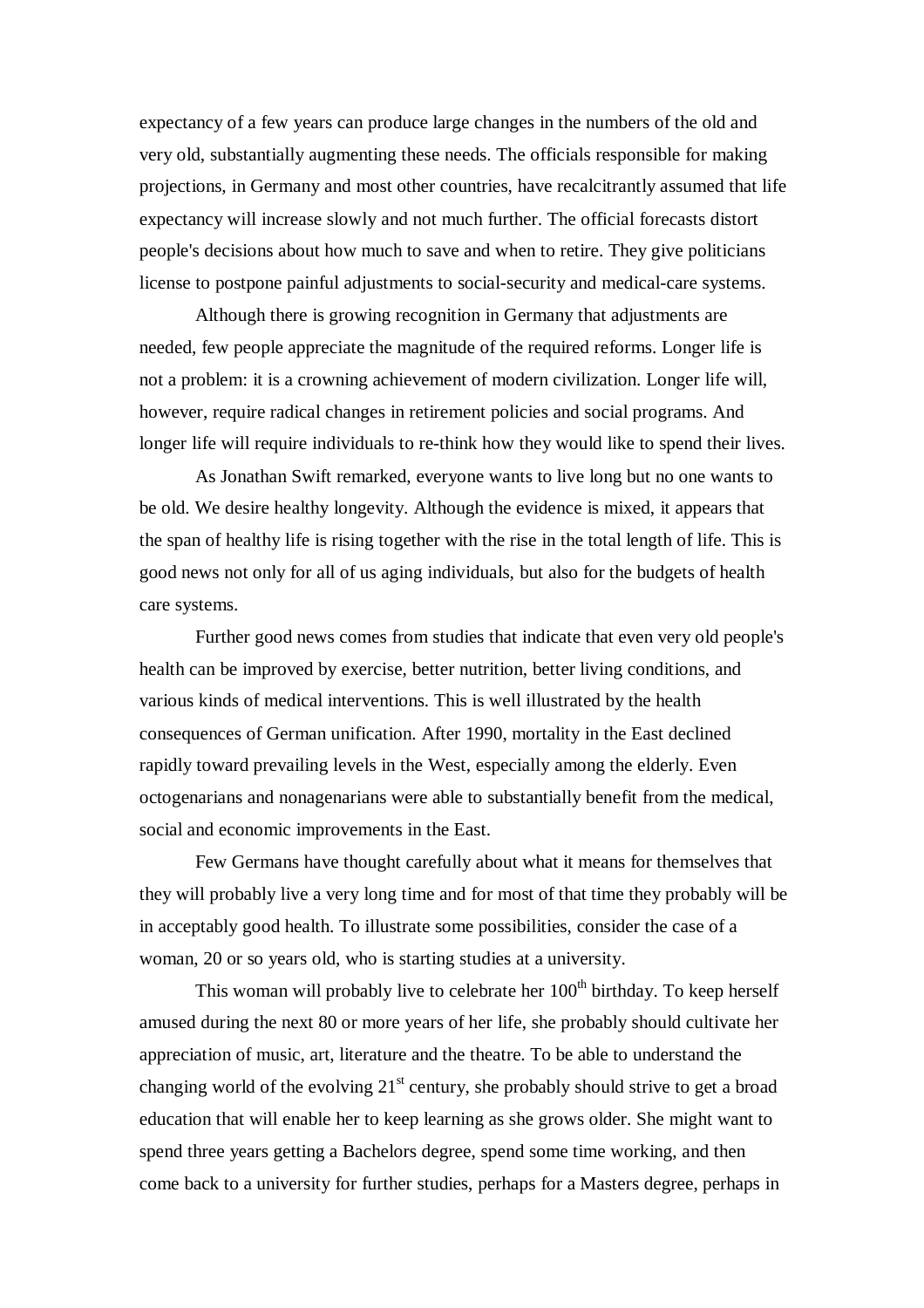a different field, when she is 40 or 50. She might want to have two or three children when she is in her twenties or early thirties. If so, she might want to be able to continue working, but on a part-time basis. When her children are grown, she might want to get some further education and then resume her career, full time and at a higher level, or perhaps start a new career. To compensate for the time she devoted to education and childrearing, to have time for the fulfillment of her career, she might want to work until she is 70 and then perhaps part-time until she is 80. If she retired at 80, she could look forward to two decades more of life, enjoying the music, art, literature and theatre she learned to appreciate when she was young and enjoying her children, grandchildren and great-grandchildren. During most of her retirement years, especially when she is in her 80s, she will probably be in acceptably good health.

This scenario is just one of many possible life courses that might seem desirable for younger people in Germany today. Deep thought and extensive discussion should be devoted to considering the best way to spend the time of your life if you are likely to live 100 years. Many people may want to get broad educations, with considerable emphasis on the liberal arts. Many people may want to be able to combine careers, perhaps on a part-time basis, with childrearing. Many people may want to go back to school when they are 40 or 50 to get some further education or to start a new career. Many people may want to work until they are 70, to compensate for time taken off earlier in life for education and childrearing and perhaps leisure. Many people may want to have the opportunity to work part-time, 20 hours per week say, when they have young children at home and again when they are in their seventies. If so, German society and the German economy should be re-structured to help them live the lives they would like to live.

The difficulties of such re-structuring are exacerbated by another demographic sea-change. For several decades Germans have had far fewer children than the number needed to maintain the population. Women (and men) have to give birth, on average, to two children, a boy and a girl, to replenish the population. Because some infants and children die before reaching the age of their parents, somewhat more births are required. On the other hand, because individuals are living longer, death is subtracting fewer people each year from the population. On balance it turns out that a baby boy and a baby girl are needed for every adult man and woman.

German adults, however, are not having two children over the course of their childbearing years. If current age-specific birthrates continue to prevail, then the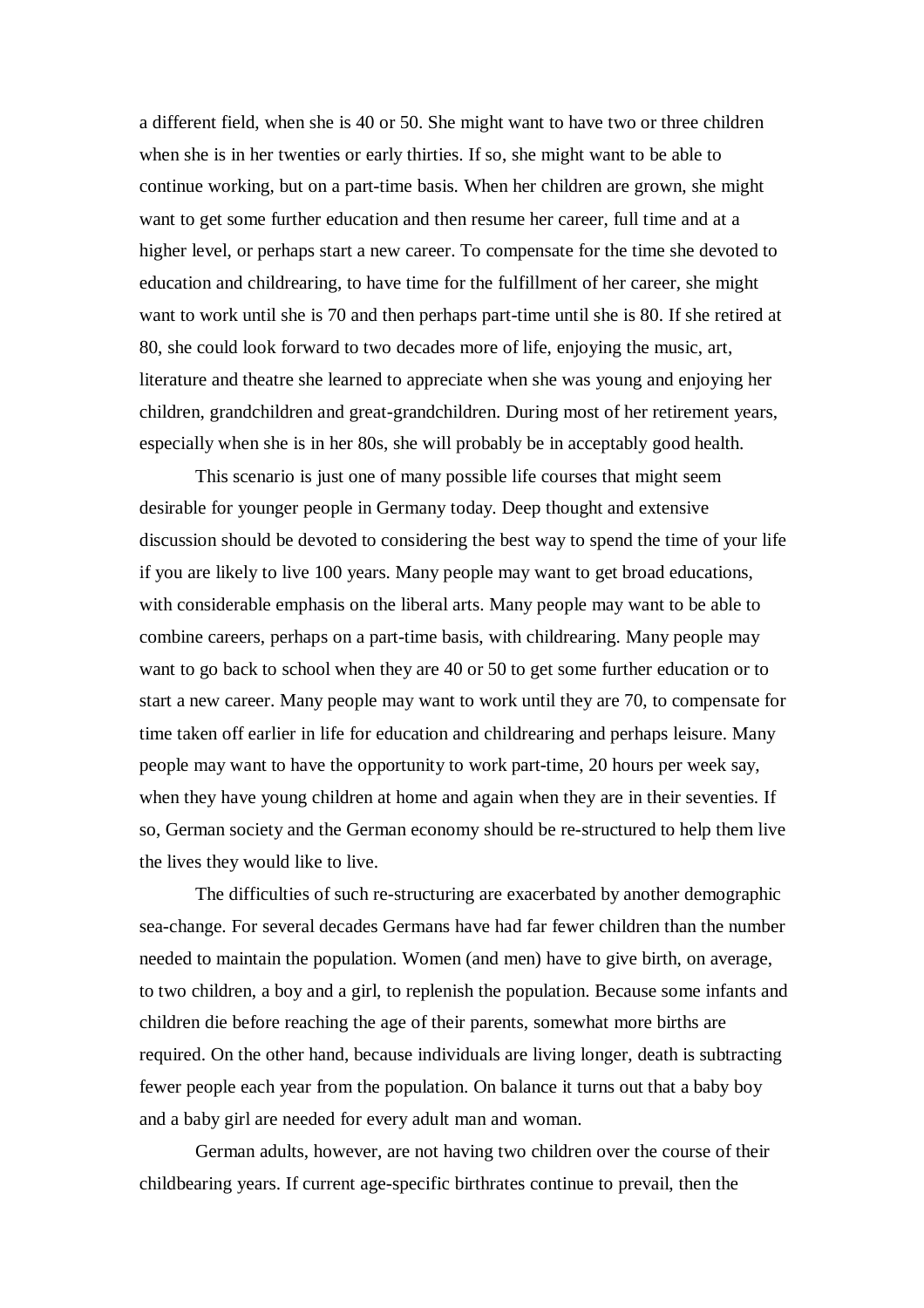average German would wind up with about 1.3 or 1.4 children. Germans may be delaying childbearing to older ages and, if so, birthrates may increase a bit in the future and completed families may include an average of about 1.5 or 1.6 children. No one, of course, has a fraction of a child. Roughly a quarter of young German adults may reach age 50 with no children and the remaining three-quarters may have the required average of two children. This implies that Germans are currently giving birth to only 75% of the number of children needed to replenish the population. Unless there is massive immigration into Germany, on the order of one immigrant for every three babies, the population of Germany will decline. Each generation will only be three-quarters as large as the previous generation.

Very low fertility may lead to even more radical changes in the nature of people's lives--and may require even more difficult policy reforms--than the changes and reforms required by longer lives. Few young people want to remain childless: they wind up childless because the demands of education and careers lead to postponement and eventually abandonment of childbearing. Furthermore, many of the people who wind up with one child would have preferred to have had two.

Part of the problem is the lack of public childcare. For many young people, especially in former West Germany, adequate childcare is not available for infants, children of pre-school age, and children going to school for only a few hours per day. Furthermore, many young people do not think that the childcare that is available is of sufficiently high quality. They, especially the women, then face a choice between careers and children. If they could pursue their careers on a part-time basis, this might enable them to combine employment and nurturing. Few careers in Germany today, however, can be advanced on a part-time basis. Moreover, an expansion of part-time work would not eliminate the need for high-quality childcare.

Even if the birth rate in Germany jumped tomorrow to two children per man and woman, the consequences of three decades of low fertility will linger for several decades. Because it takes between twenty and thirty years--expensive years of education and upbringing--for a baby to become a productive worker, Germany will face a dearth of new workers for at least the next twenty or thirty years. Subsequently Germany will face a shortage of experienced workers. As older workers retire, fewer workers will be available to replace them.

A substantial increase in fertility is almost certainly in the long-term interests of the citizens of Germany. Many people have legitimate concerns about the impact of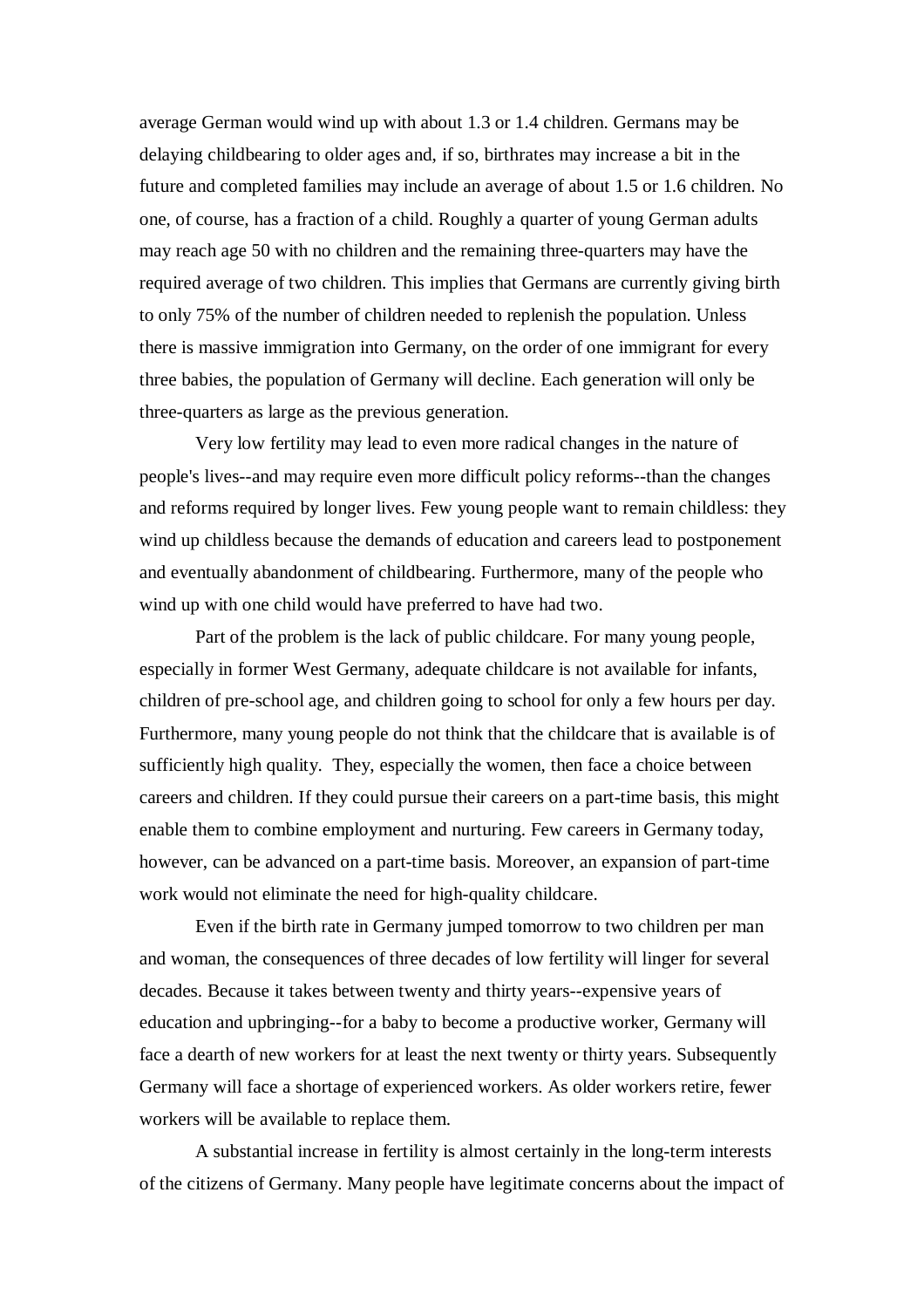population on the environment, but such concerns have to be weighed against the strong desire of most people to have children and grandchildren, as well as the possible negative impact of population decline on the economy. In any case, it should be recognized that even an immediate increase in fertility will not contribute to the resolution of the demographic challenges Germany faces between now and 2030.

Twenty-year-old immigrants can partially substitute for the children not born twenty years ago. Immigrants can function as workers, but they cannot substitute for unborn children or grandchildren. They may not have the education or the cultural and social attitudes of native-born Germans. Assimilation of immigrants into German society is difficult and expensive.

Informed discussion of policy options regarding immigration and the assimilation of immigrants depends on knowledge about immigrants, their role in society, their skills and needs, their aspirations and desires. Very little research, however, has been done about immigration into Germany. Even basic demographic information is lacking. For instance, reliable statistics are not available on the proportion of the German population born in foreign countries. Some indication of the magnitude of immigration, however, is provided by a remarkable fact: nearly a tenth of the people living in Germany today are not German citizens. To move beyond ignorance, speculation and prejudice, much more research is needed. In a few decades, a third or more of children born in Germany may be the children of immigrants. To appropriately meet the challenges implied by such a major demographic change, a knowledge base is required.

Germany faces a new demography of longer lives, fewer children, and more immigrants. It is not clear whether fertility will remain at its current, very low level, whether it will increase or whether it will decline even further. Similarly, it is not clear whether immigration will continue to run at about current levels or whether massive additional flows of immigrants will settle in Germany. And it is not clear how many of the immigrants will come from Eastern Europe vs. the Middle East. What happens depends on public policy but systematic, research-based knowledge about the causes and consequences of low fertility and high immigration is so meager that it is difficult to formulate intelligent public policies.

Nonetheless, it is possible to sketch the main policy options that are available to Germany. As people live longer, healthier lives, they will have to work longer. This is clear, but the details are not. How much longer people will have to work depends on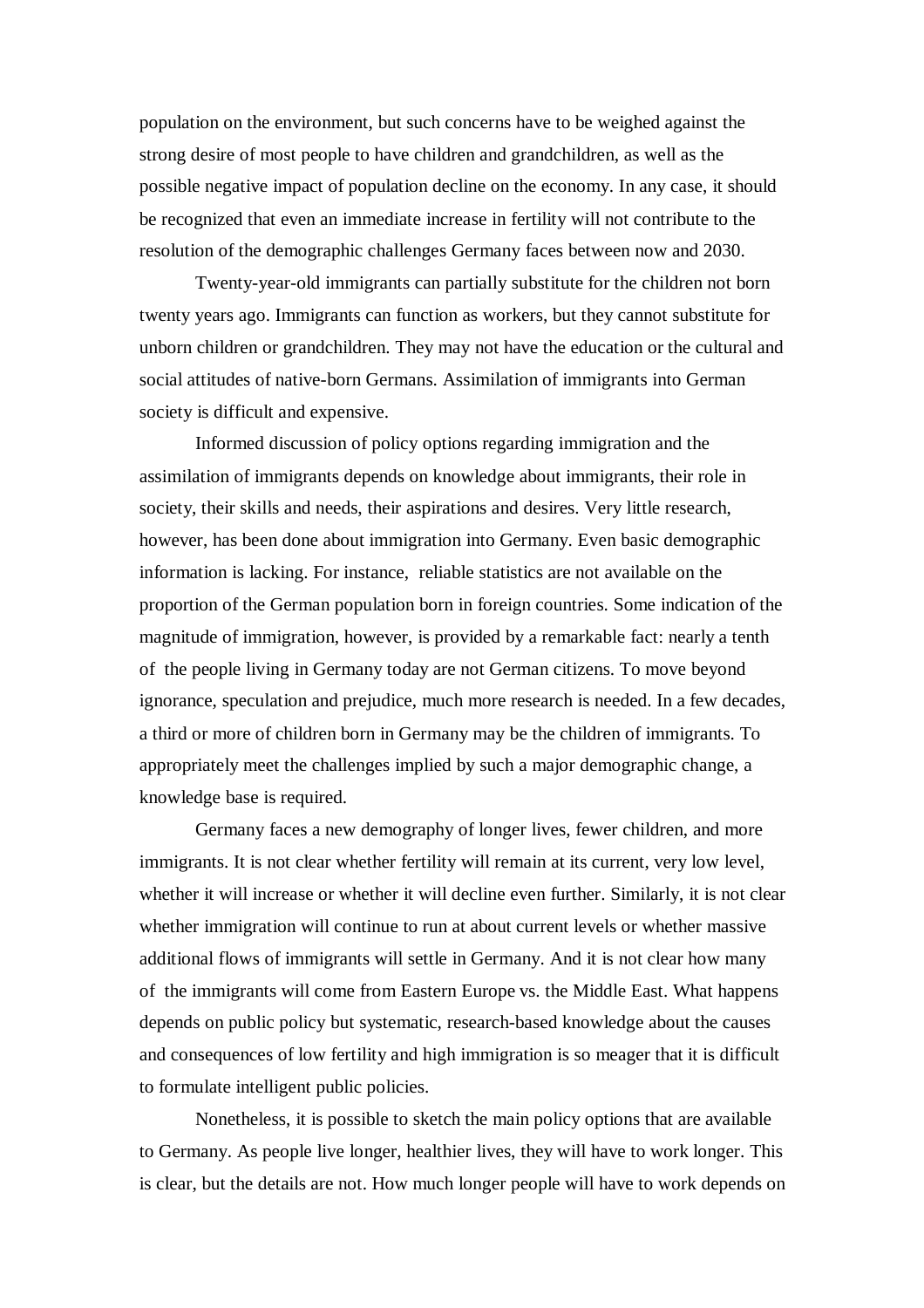many factors. A key consideration is how many younger people are working. If many younger people are not working, then a greater number of older people will have to work. How many younger people are working depends on how many children were born decades earlier, on how many immigrants have joined the population, and on the proportions of these people who are working. How many older people will have to work also depends on how much money they saved for their retirement when they were younger. To the extent that they have not saved much, then either they will have to continue working or taxes will have be imposed on younger people to support the elderly or benefits to older people will have to be reduced.

It might, however, be possible to somewhat offset such painful adjustments if greater efficiency could be achieved in the delivery of health and social services to the elderly or if the health of the elderly could be further improved so that they could work longer and so that they did not need so much health and social care. More of the frail elderly might be able to continue to live at home if more appropriate housing were available and if more help could be provided to the elderly in their homes. Better prevention of illness and disability and better rehabilitation could also contribute.

To deeply understand this complicated mix of available options and to determine how to be more efficient and how to increase the health of the elderly, research is needed--demographic research, gerontological research, medical research, etc. It is easy to blame politicians for inadequate public policies, but politicians are, for the most part, dedicated public servants who strive to do the best possible given their limited knowledge and given the constraints of public opinion. Extensive public discussions informed by systematic research are required for intelligent policymaking.

Germans have recently rediscovered demography. For more than half a century, there was little discussion of population change. Very few students learned the materials and methods of demography. Very few books or articles appeared about demographic trends. A few dedicated researchers at the Bundesinstitut für Bevölkerungswissenschaft and at a handful of universities probed population statistics, but their total output was necessarily limited.

Today there is an explosion of interest. Even the best recent writing is aptly described as pioneering, as a beginning step, as the first word rather than the last word. In contrast with the limited number of constructive contributions, most of the recent discussion of demography reflects ignorance. Neglect of demography has been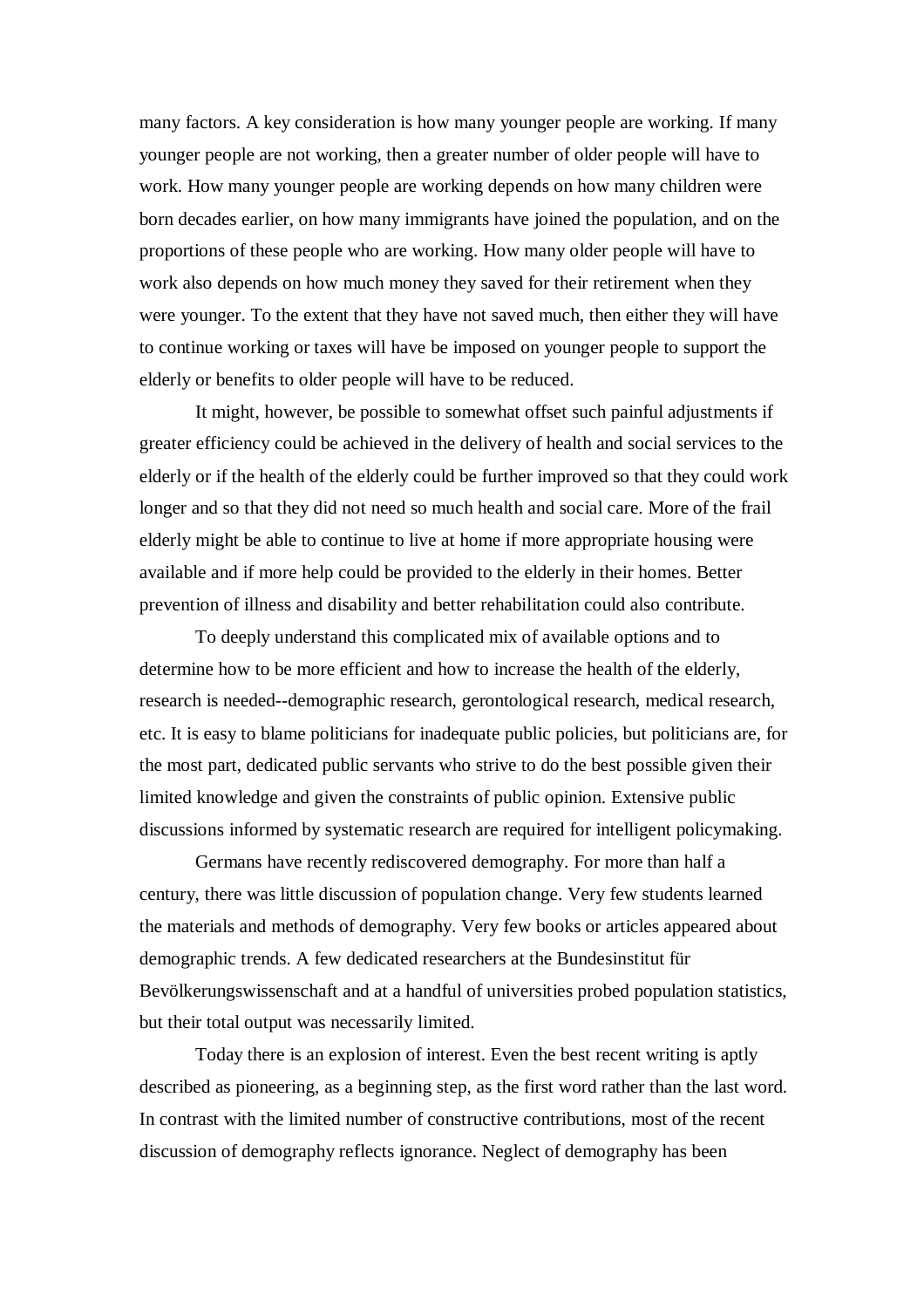replaced by exaggeration, scare-mongering, uninformed speculation, and pessimistic fatalism.

The sky is not falling. It takes 100 years for a baby to become a centenarian. Demographic change is like an incoming tide on a North Sea beach: the tide comes in inexorably but gradually. To avoid even-more-painful adjustments in the future, the process of adjustment to the new demography should begin now. There is no reason, however, to radically alter people's lives immediately: there is time for a period of adjustment, starting soon but stretching over decades. This means that there is time to do the research that needs to be done so that policies are reformed--and people's lives are altered--in an informed, beneficial way. And there is time to start intelligent, nuanced public discussion about the nature of demographic change, its causes, its consequences, and the policy alternatives available to cope with it.

On balance, the future will probably be better than the past. People will probably live longer, healthier lives. Continued economic growth, even if at a slower pace than in the past, will further raise standards of living. Research will create more knowledge, enabling improvements in health, in material well-being, and in understanding of ourselves and our universe. Longer and perhaps life-long education will benefit more and more people.

So few Germans born 100 years ago are still alive that it is possible to estimate the average length of life of those born in 1904. That lifespan--only 46 years--sharply contrasts with the forecast that most Germans born today will live more than 100 years. In 1904 it would have been difficult to foresee the World Wars and the destructive forces of fascism and communism. Currently, there are many clouds on the horizon, including terrorism, war, economic stagnation, global warming, decimating epidemics, etc. The future might be dismal, but the balance of available evidence suggests that the  $21<sup>st</sup>$  century will probably prove to be a better century, especially for Germany, than the  $20<sup>th</sup>$  century.

If we will be richer, healthier, better educated, and longer-lived in the future, then we should be able to meet the challenges posed by demographic change. Adjustments will be needed and some aspects of some people's lives will worsen. On balance, however, intelligent policies should lead to outcomes that benefit the bulk of the citizens of Germany.

The  $20<sup>th</sup>$  century was a century of redistribution of wealth. The  $21<sup>st</sup>$  century may be a century of redistribution of work. Such redistribution would spread work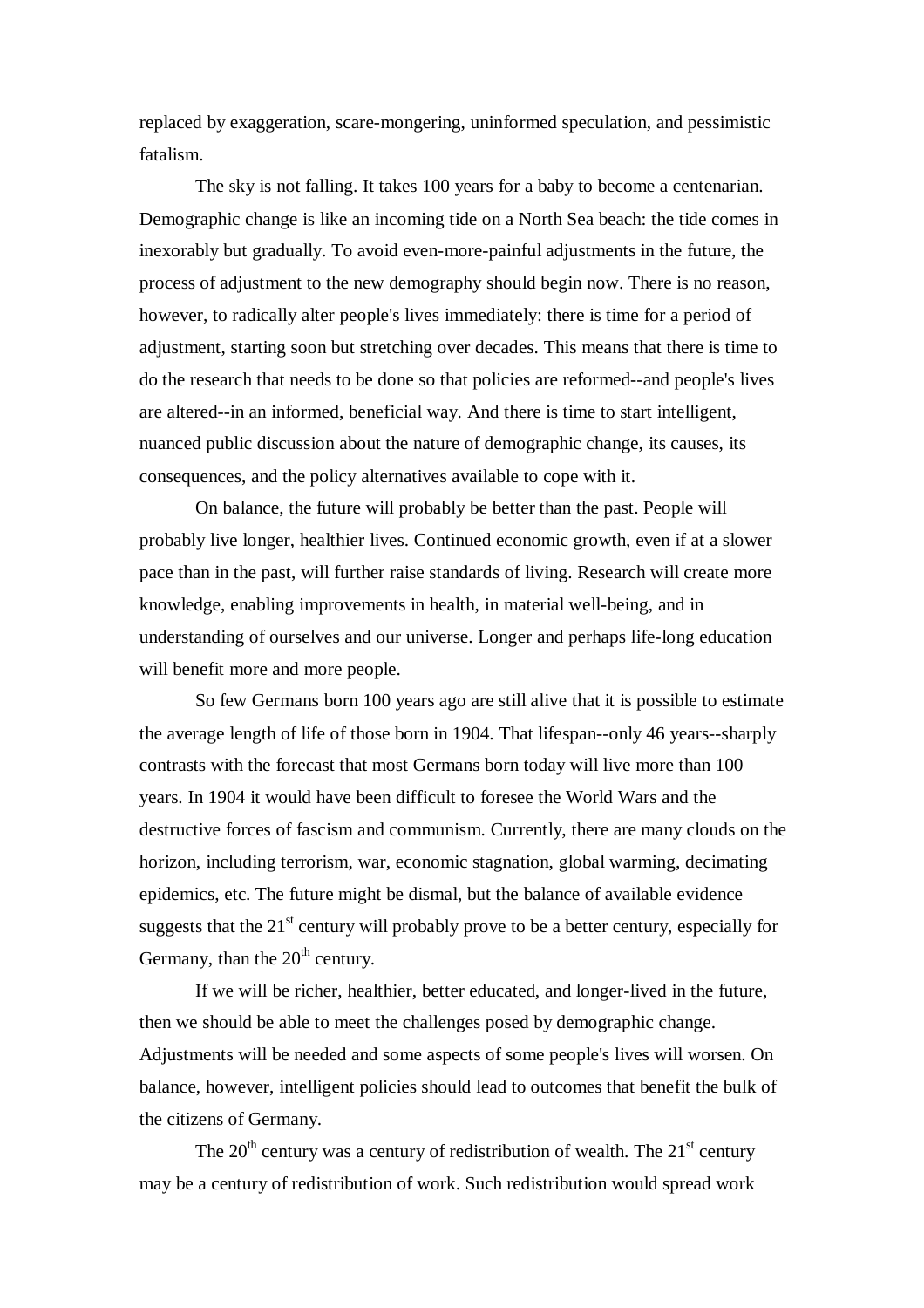more evenly across people and over the ages of life. By reducing the need for transfer payments from workers to non-workers, taxes could be substantially reduced. People would work longer as they lived longer, healthier lives. A greater fraction of women, at both younger and older ages, would be in the work force. Inflexible labor markets and other causes of unemployment would be reformed. Employers, in both the private and public sectors, would offer many opportunities for part-time work. At present, three out of five Germans above age 20 are working. If this could be increased to four out of five, then the workweek could be cut from 40 hours to 30 hours. Alternatively, half of working Germans could work 40 hours per week and the other half could work 20 hours per week.

Let me speculate further by suggesting that future generations will think we were irrational about the way we spend the time of our lives. We concentrate work in those ages of life when we can have children and when children need the time and energy of their parents. Then, when we are 55 or 60 years old or so, we retire, enjoying decades of leisure, largely paid for by taxes on younger adults who are also taking care of children. We concentrate the leisure of our lives in the years when we can no longer have children and when any children we did have no longer need the intensive care they once required. Future generations will probably redistribute work so that younger people have more time to have children and to care for them and older people help them do so by staying on longer as productive members of the work force.

Perhaps this is too optimistic. Those who benefit from the status quo may be able to paralyze efforts at reform. It may prove impossible to reach consensus that radical changes are needed. Business companies and labor unions may oppose changes in retirement policies and expansion of part-time employment. Various commissions of experts have issued reports over the past decade and a half pointing out that demographic change will require policy adjustments. The experts have explained that if adjustments are postponed, then even more painful adjustments will be needed in the future. Nonetheless, few major reforms have been implemented. As the proportion grows of German voters who are older than 50, it may become even more difficult to raise the age of retirement and to make other changes. A gerontocracy may rule, exploiting immigrants and the native-born young to finance decades of retirement leisure, in many cases without children or grandchildren. As costs increase, expenditures on everything else, including research, education and childcare, may be diminished.